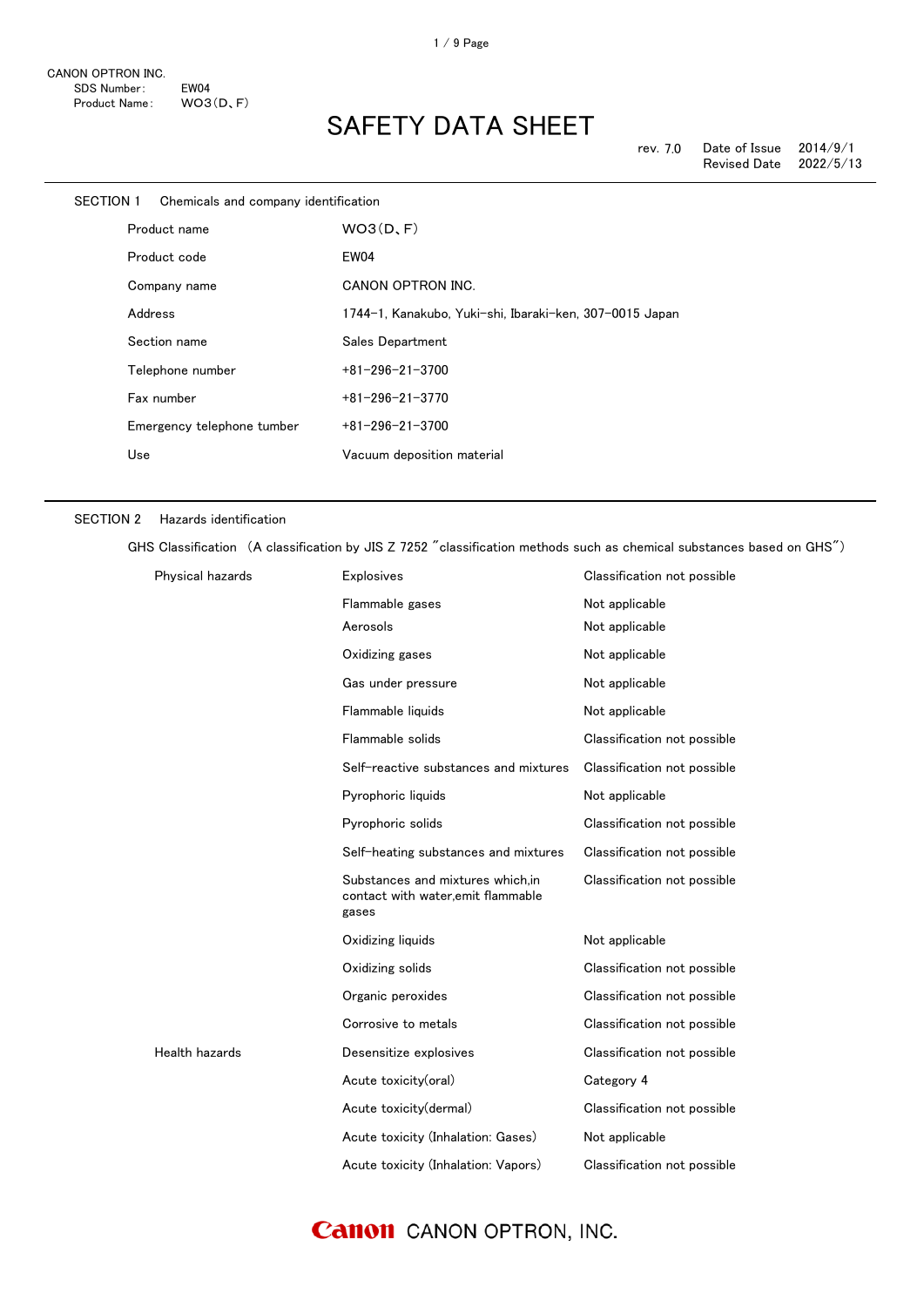2 / 9 Page

## SAFETY DATA SHEET

|                       | Acute toxicity (Inhalation: Dusts and<br>mists)            | Classification not possible |
|-----------------------|------------------------------------------------------------|-----------------------------|
|                       | Skin corrosion/irritation                                  | Classification not possible |
|                       | Serious eye damage/eye irritation                          | Classification not possible |
|                       | Respiratory sensitization                                  | Classification not possible |
|                       | Skin sensitization                                         | Classification not possible |
|                       | Germ cell mutagenicity                                     | Classification not possible |
|                       | Carcinogenicity                                            | Classification not possible |
|                       | Reproductive toxicity                                      | Classification not possible |
|                       | Reproductive toxicity, effects on or via<br>lactation      | Classification not possible |
|                       | Specific target organ toxicity (single<br>exposure)        | Classification not possible |
|                       | Specific target organ toxicity (repeated<br>exposure)      | Category 2                  |
|                       | Aspiration hazard                                          | Classification not possible |
| Environmental hazards | Hazardous to the aquatic environment<br>Short-term(acute)  | Classification not possible |
|                       | Hazardous to the aquatic environment<br>Long-term(chronic) | Classification not possible |
|                       | Hazardous to the ozone layer                               | Classification not possible |
| Label elements        |                                                            |                             |
| hazard Pictograms     | Exclamation<br><b>Health Hazard</b>                        |                             |
|                       |                                                            |                             |
|                       |                                                            |                             |

Signal word Warning

Dangerous goods hazard information

Precautionary statements

Harmful if swallowed. Causes damage to organs through prolonged or repeated exposure Lungs.

【Safety measures】 Do not breathe dust/fume/gas/mist/vapours/spray. Wash hands thoroughly after handling. Do not eat, drink or smoke when using this product.

### **Canon** CANON OPTRON, INC.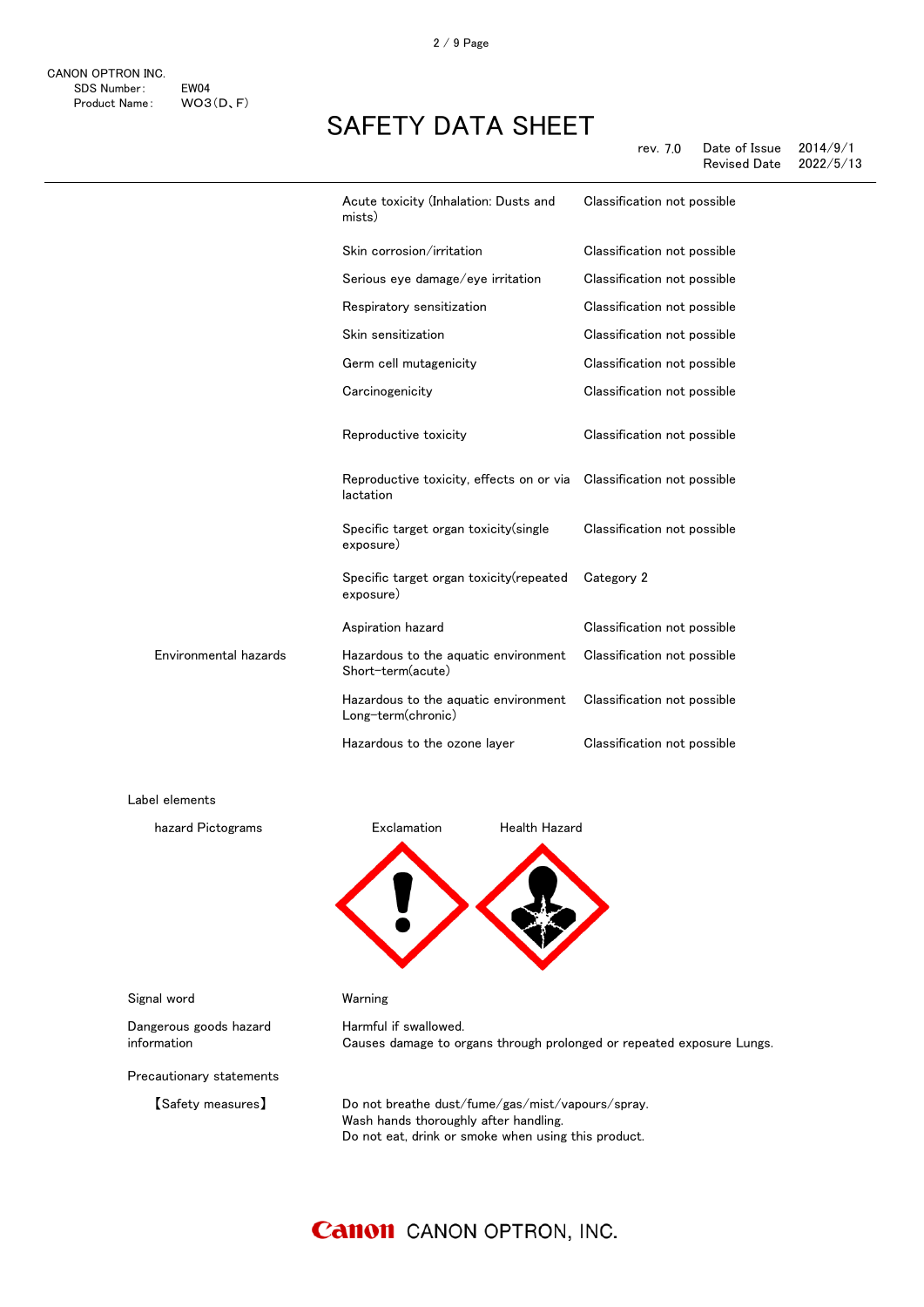| rev. 7.0 | Date of Issue       | 2014/9/1  |
|----------|---------------------|-----------|
|          | <b>Revised Date</b> | 2022/5/13 |

| [First-aid measures]   | IF SWALLOWED: Immediately call poison center or doctor/physician if you feel<br>unwell.<br>Get medical advice/attention if you feel unwell.<br>Rinse mouth. |
|------------------------|-------------------------------------------------------------------------------------------------------------------------------------------------------------|
| [Storage]              |                                                                                                                                                             |
| 【Disposal】             | Dispose of contents/container in accordance with national regulations.                                                                                      |
| <b>【Other hazards】</b> |                                                                                                                                                             |

#### SECTION 3 Composition/information on ingredients

| Substance/Mixture                                              | Mixture                                                                                                                                                                                                             |                        |
|----------------------------------------------------------------|---------------------------------------------------------------------------------------------------------------------------------------------------------------------------------------------------------------------|------------------------|
| Chemical name                                                  | Tungsten oxide                                                                                                                                                                                                      | Aluminum oxide         |
| Chemical formula                                               | WO3                                                                                                                                                                                                                 | A/203                  |
| Concentration or concentration<br>range                        | WO3: 97.0-99.9<br>$AI2O3 : 0.1 - 3.0$                                                                                                                                                                               |                        |
| CAS No.                                                        | $1314 - 35 - 8$                                                                                                                                                                                                     | $1344 - 28 - 1$        |
| <b>TSCA Inventry</b>                                           | Tungsten oxide (WO3)                                                                                                                                                                                                | Aluminum oxide (Al2O3) |
| EINECS number                                                  | $215 - 231 - 4$                                                                                                                                                                                                     | $215 - 691 - 6$        |
| Radioactive information                                        | Radioactive substances are not used as the material. Therefore, there is no<br>reason that ionizing radiation would be generated.                                                                                   |                        |
| <b>SECTION 4</b><br>First aid measures                         |                                                                                                                                                                                                                     |                        |
| Inhalation                                                     | Remove person to fresh air and keep comfortable for breathing.<br>Get medical advice/attention if you feel unwell.                                                                                                  |                        |
| Skin contact                                                   | Take off immediately all contaminated clothing. Rinse affected areas with<br>water/shower.<br>IF ON SKIN: Wash with plenty of soap and water.<br>If skin irritation or rash occurs: : Get medical advice/attention. |                        |
| Eye contact                                                    | Rinse cautiously with water for several minutes. Remove contact lenses, if<br>present and easy to do. Continue rising.<br>If eye irritation persists: Get medical advice/attention.                                 |                        |
| Ingestion                                                      | Rinse mouth.<br>Get medical advice/attention.                                                                                                                                                                       |                        |
| Most important symptoms and<br>effects, both acute and delayed | No data available                                                                                                                                                                                                   |                        |
| Protection of first aiders                                     | Rescuers, wear suitable protective equipment as the situation demands.                                                                                                                                              |                        |
| Special precautions for physicians                             | No data available                                                                                                                                                                                                   |                        |

SECTION 5 Firefighting measures

Suitable extinguishing media This product itself is not flammable.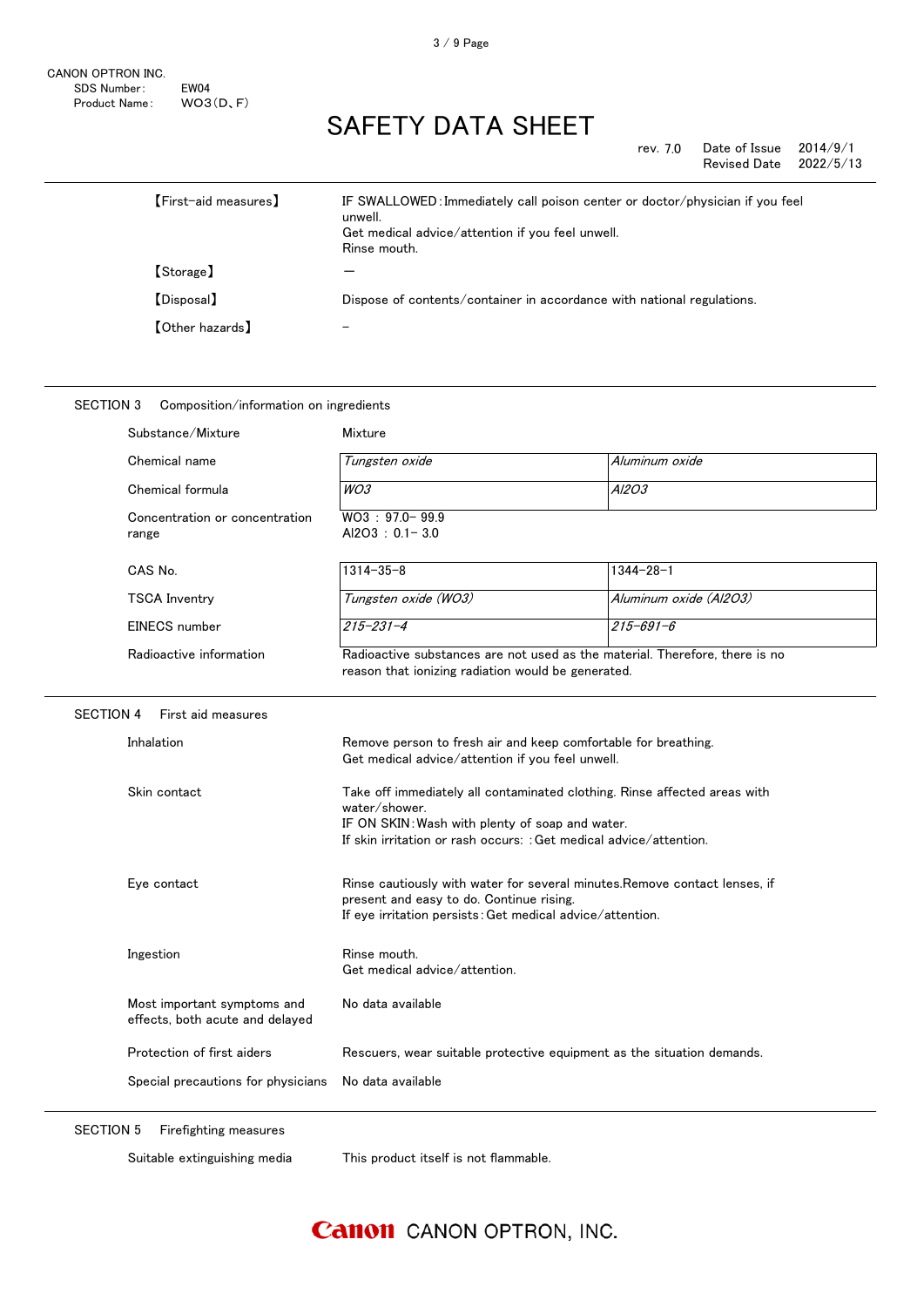|                  | Unsuitable extinguishing media                                             | No data available                                                                                                                                                                                                          |
|------------------|----------------------------------------------------------------------------|----------------------------------------------------------------------------------------------------------------------------------------------------------------------------------------------------------------------------|
|                  | Specific hazards                                                           | No data available                                                                                                                                                                                                          |
|                  | Specific extinguishing methods                                             | In the case of a fire in the periphery, the portable container is quickly moved to a<br>safe place.                                                                                                                        |
|                  | Special protective equipment for<br>firefighters                           | Wear suitable protective equipment (gloves, glasses and a mask) in fire-fighting.                                                                                                                                          |
| <b>SECTION 6</b> | Accidental release measures                                                |                                                                                                                                                                                                                            |
|                  | Personal precautions, protective<br>equipment, and emergency<br>procedures | Protection equipment (specified as those in which the properties of the product<br>are suitable) worn during operation so that airborne droplets, etc., do not adhere<br>to the skin and dusts and gases are not absorbed. |
|                  | Environmental precautions                                                  | The leakage may not directly flow into rivers or sewage.                                                                                                                                                                   |
|                  | Methods and material for<br>containment and cleaning up                    | The leaked material is scooped up, or swept up and gathered to be recovered in<br>a paper bag or a drum.<br>After recovery, a small amount of the residue is absorbed in sediment, sawdust,<br>etc.                        |
|                  | Secondary disaster prevention<br>measures                                  | No data available                                                                                                                                                                                                          |
| <b>SECTION 7</b> | Handling and storage                                                       |                                                                                                                                                                                                                            |
|                  | Precautions for safe handling                                              |                                                                                                                                                                                                                            |
|                  | Technical measures                                                         | Take measures for equipment as described in "8. Exposure controls/personal<br>protection" and wear protective equipment.                                                                                                   |
|                  | Safety handling precautions                                                | Handling work must be practiced in a room where there is a local or total<br>ventilation facility.                                                                                                                         |
|                  | Avoidance of contact                                                       | Refer to "10. Stability and reactivity."                                                                                                                                                                                   |
|                  | Hygiene measures                                                           | Wash hands thoroughly after handling.<br>Do not eat, drink or smoke when using this product.                                                                                                                               |
|                  | Conditions for safe storage,<br>including any incompatibilities            |                                                                                                                                                                                                                            |
|                  | Safe storage conditions                                                    | Store in a well-ventilated place. Keep container tightly closed.                                                                                                                                                           |
|                  | Safety packaging material                                                  | No data available                                                                                                                                                                                                          |

SECTION 8 Exposure controls/personal protection

WO3

Permissible concentration

**ACGIH** 

| $\mid$ TWA 5mg/ $m^{s}$ (as W)    | $ $ (Particulate asbestos-free, less than 1%   |
|-----------------------------------|------------------------------------------------|
| $STEL 10$ mg/m $^{\prime}$ (as W) | crvstalline silica) TLV-TWA 10mg/m $^{\prime}$ |
| $(2010 \text{ version})$          |                                                |
|                                   |                                                |

Al2O3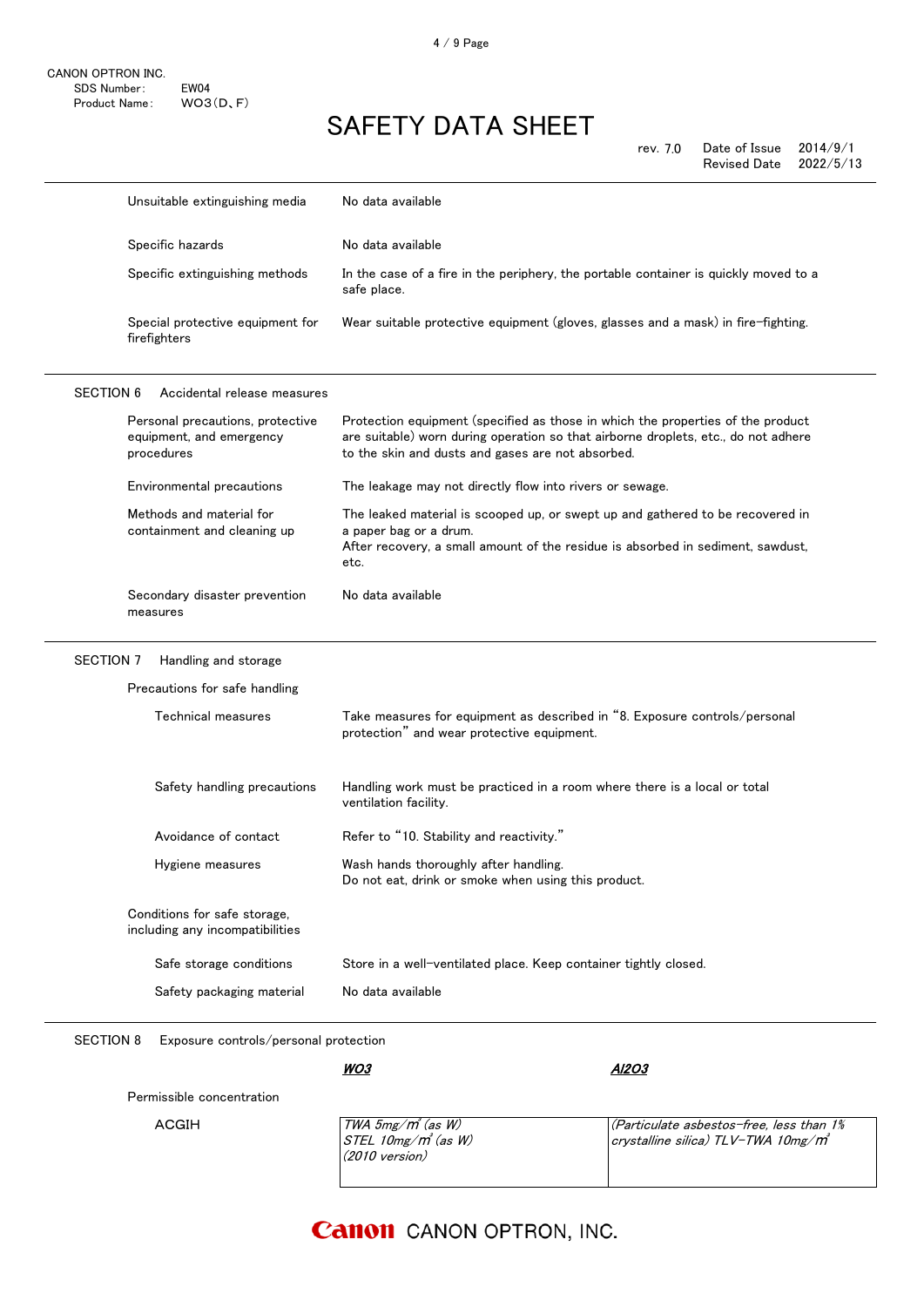| Date of Issue<br>rev. 7.0 |                     | 2014/9/1  |
|---------------------------|---------------------|-----------|
|                           | <b>Revised Date</b> | 2022/5/13 |

| Appropriate engineering controls                                            | Use sealed devices, equipment, or a local exhaust ventilation as much as<br>possible. |
|-----------------------------------------------------------------------------|---------------------------------------------------------------------------------------|
| Individual protection measures,<br>such as personal protective<br>equipment |                                                                                       |
| Respiratory protection                                                      | Dustproof mask                                                                        |
| Hand protection                                                             | Protective gloves                                                                     |
| Eye/face protection                                                         | Dust-proof glasses                                                                    |
| Skin protection                                                             | Protective clothing                                                                   |

### SECTION 9 Physical and chemical properties

| Appearance |
|------------|
|------------|

| Physical state | Solid  |
|----------------|--------|
| Form           | Pellet |
| Colour         | Yellow |
| Odour          | None   |

|                                                             | WO3                                | A1203                                                |
|-------------------------------------------------------------|------------------------------------|------------------------------------------------------|
| Melting point/freezing point                                | $1472^{\circ}C$                    | $2072^{\circ}C$                                      |
| Boiling point or initial boiling point<br>and boiling range | $1837^{\circ}C$                    | 2980°C                                               |
| Flammability                                                | No data available                  | No data available                                    |
| Upper/lower flammability or<br>explosive limits             | No data available                  | No data available                                    |
| Flash point                                                 | Noncombustibility                  | Noncombustibility                                    |
| Auto-ignition temperature                                   | Noncombustibility                  | Noncombustibility                                    |
| Decomposition temperature                                   | No data available                  | No data available                                    |
| pН                                                          | 6.1 : GESTIS (Access on Apr. 2010) | No data available                                    |
| Kinematic viscosity                                         | No data available                  | No data available                                    |
| Solubility                                                  |                                    |                                                      |
| Water                                                       | <b>Insoluble</b>                   | <b>Insoluble</b>                                     |
| Other solvents                                              | No data available                  | The slightly soluble in non-polar organic<br>solvent |
| Partition coefficient: n-<br>octanol/water                  | No data available                  | No data available                                    |
| Vapour pressure                                             | No data available                  | 0.073Pa (mp.)                                        |
| Density and/or relative density                             | 7.2                                | 3.97                                                 |

### **Canon** CANON OPTRON, INC.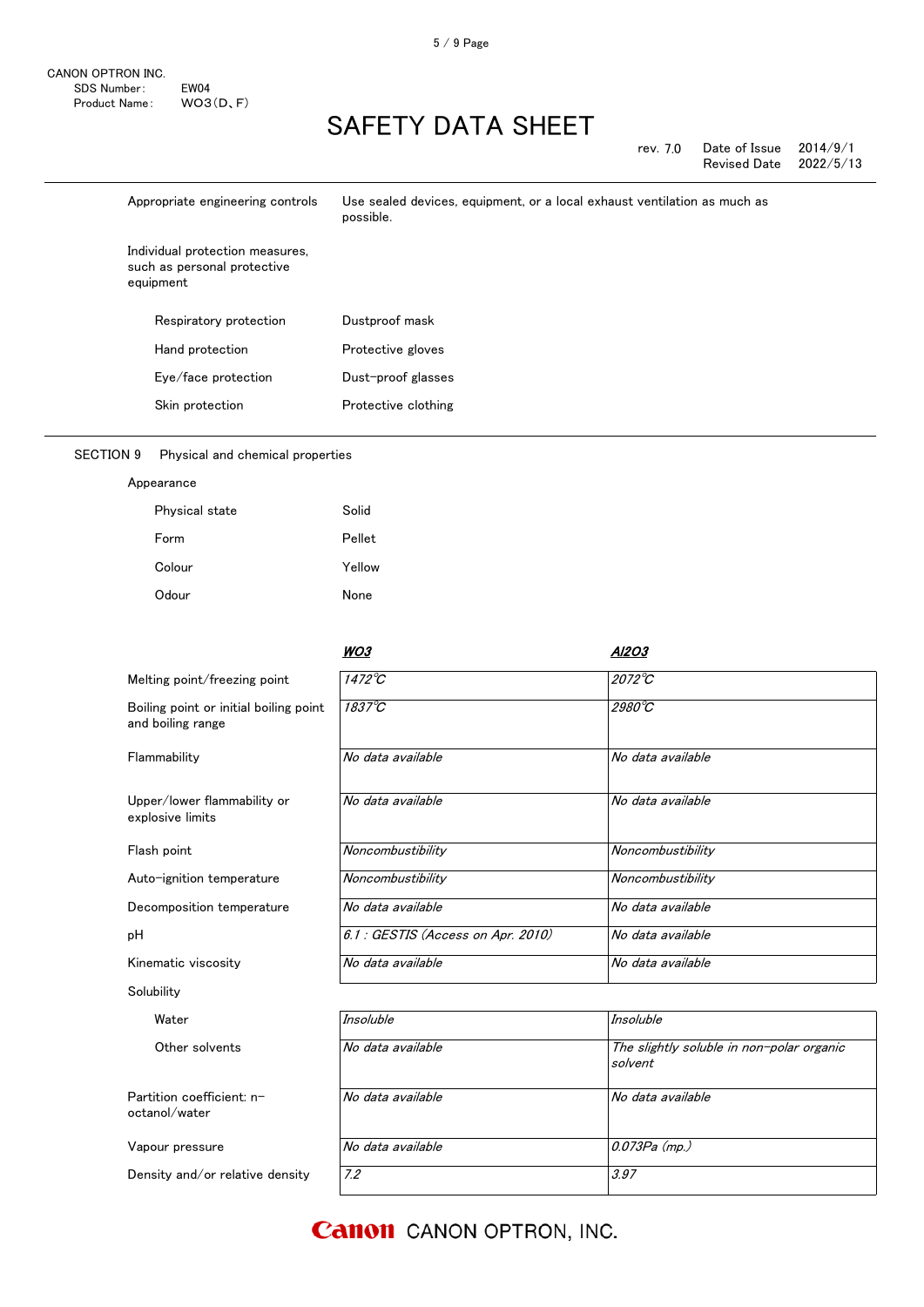| (Density)                | $\%$ 5.8 $\degree$ 6.4 (pellet) as WO3 (D) |                   |
|--------------------------|--------------------------------------------|-------------------|
| Relative vapor density   | No data available                          | No data available |
| Particle characteristics | No data available                          | No data available |
| Other information        | No data available                          | No data available |

### SECTION 10 Stability and reactivity

|                                                      | WO3                                                                                                     | A12O3                                               |
|------------------------------------------------------|---------------------------------------------------------------------------------------------------------|-----------------------------------------------------|
| Reactivity                                           | No data available                                                                                       | No data available                                   |
| Chemical stability                                   | It is considered to be stable in storage and<br>handling in accordance with the laws and<br>regulations | Stability                                           |
| Possibility of hazardous reactions                   | No data available                                                                                       | Possibility of hazardous reaction is<br>negligible. |
| Conditions to avoid                                  | No data available                                                                                       | Generation of dust, diffusion.                      |
| Incompatible materials                               | No data available                                                                                       | Not applicable                                      |
| Hazardous decomposition products   No data available |                                                                                                         | Not applicable                                      |

### SECTION 11 Toxicological information

|                                                 | WO3                                                        | Al2O3                                                                                                                                                                                                                                |
|-------------------------------------------------|------------------------------------------------------------|--------------------------------------------------------------------------------------------------------------------------------------------------------------------------------------------------------------------------------------|
| Acute toxicity(oral)                            | Rat LD50 value: 840 mg / kg bw (ATSDR<br>(2005)            | <b>SPECIES: Rat</b><br><b>ENDPOINT: LD50</b><br>VALUE: > 5000 mg/kg                                                                                                                                                                  |
| Acute toxicity (dermal)                         | No data available                                          | No data available                                                                                                                                                                                                                    |
| Acute toxicity (Inhalation: Gases)              | Solid (GHS definition)                                     | Solid (GHS definition)                                                                                                                                                                                                               |
| Acute toxicity (Inhalation:<br>Vapours)         | No data available                                          | No data available                                                                                                                                                                                                                    |
| Acute toxicity (Inhalation: Dusts<br>and mists) | No data available                                          | No data available                                                                                                                                                                                                                    |
| Skin corrosion/irritation                       | No data available                                          | No data available                                                                                                                                                                                                                    |
| Serious eye damage/irritation                   | No data available                                          | No data available                                                                                                                                                                                                                    |
| Respiratory or skin sensitization               | No data available                                          | No data available                                                                                                                                                                                                                    |
| Germ cell mutagenicity                          | In the Ames test negative (NTB DB (Access<br>on May 2010)) | The in vivo mutagenicity test has not been<br>carried out, and in the in vitro mutagenicity<br>test, we could only find the Ames test<br>(negative). Therefore we presupposed that<br>we could not classify it for the lack of data. |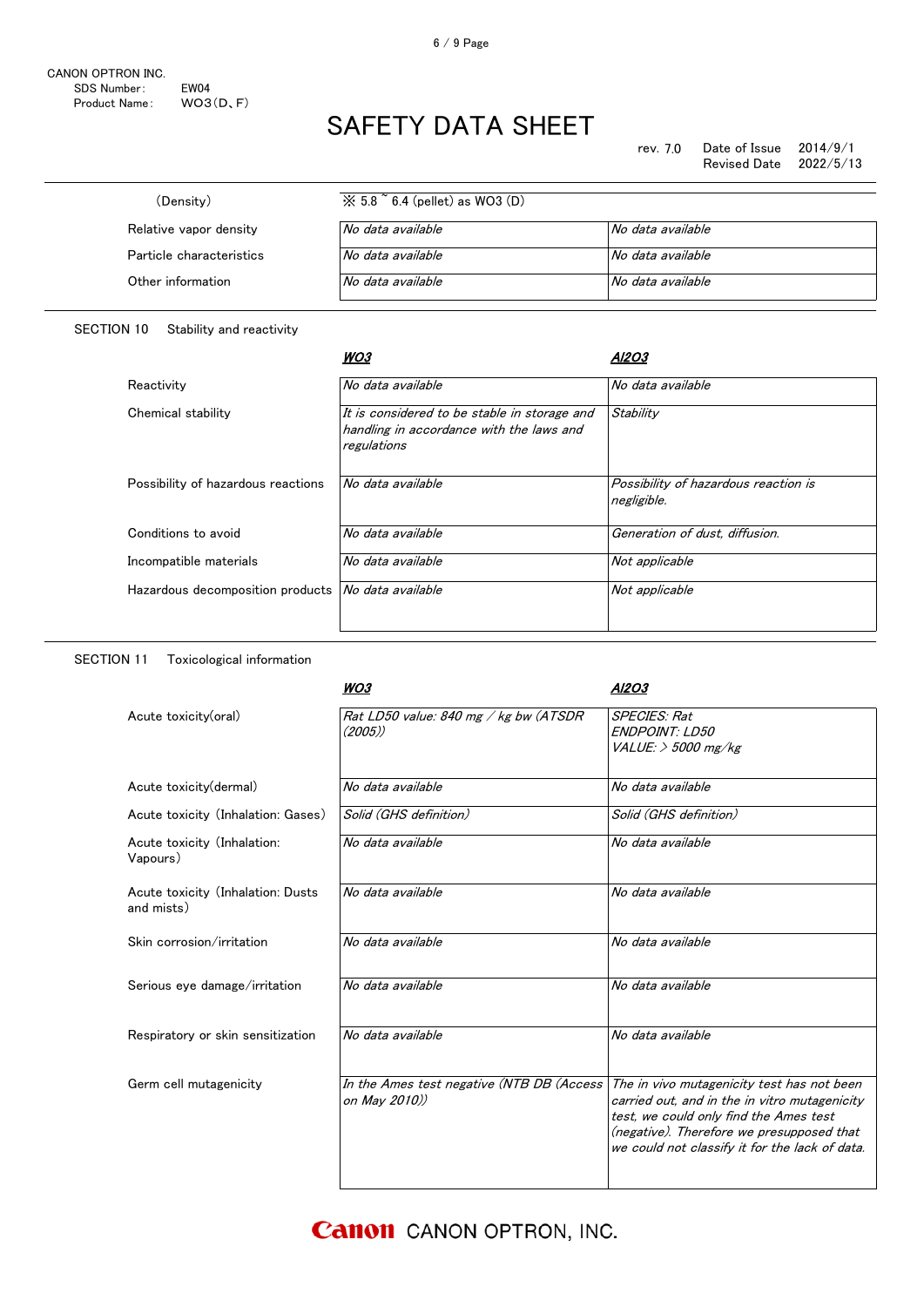rev. 7.0 Date of Issue 2014/9/1<br>Revised Date 2022/5/13 Revised Date

| Carcinogenicity                                      | No data available                                                                                                                                                                                                                                                                                                                                                                                                                                                                                                                                                                                                                                                                                                                                                                                                                                                                                                                                                                                                                                                                                                                     | Not classified because of "A                                                                                                                                |
|------------------------------------------------------|---------------------------------------------------------------------------------------------------------------------------------------------------------------------------------------------------------------------------------------------------------------------------------------------------------------------------------------------------------------------------------------------------------------------------------------------------------------------------------------------------------------------------------------------------------------------------------------------------------------------------------------------------------------------------------------------------------------------------------------------------------------------------------------------------------------------------------------------------------------------------------------------------------------------------------------------------------------------------------------------------------------------------------------------------------------------------------------------------------------------------------------|-------------------------------------------------------------------------------------------------------------------------------------------------------------|
|                                                      |                                                                                                                                                                                                                                                                                                                                                                                                                                                                                                                                                                                                                                                                                                                                                                                                                                                                                                                                                                                                                                                                                                                                       |                                                                                                                                                             |
| Reproductive toxicity                                | No data available                                                                                                                                                                                                                                                                                                                                                                                                                                                                                                                                                                                                                                                                                                                                                                                                                                                                                                                                                                                                                                                                                                                     | No data available                                                                                                                                           |
| Specific target organ toxicity(single<br>exposure)   | Although it was reported that in the case of<br>intratracheal instillation to rats, proliferation<br>of leukocytes and histiocytes with<br>subsequent slight fibrosis were seen in the<br>lungs, especially at the injection site<br>(DFGMAK-Doc. 23 (2007)), no other data<br>were available. Thus, "Classification not<br>possible" was concluded due to lack of<br>sufficient data.                                                                                                                                                                                                                                                                                                                                                                                                                                                                                                                                                                                                                                                                                                                                                | It was set as category 3 (respiratory<br><i>irritation)</i> from the statement of upper<br>respiratory irritation (ICSC (2000)).                            |
| Specific target organ<br>toxicity(repeated exposure) | In the 70 days feeding study with rats,<br>deaths were observed in the groups given at<br>dietary concentration of 0.5% (converted<br>dose level as that of 90-day study: approx.<br>194 mg/kg) and more, but only body weight<br>loss was described at lower concentration<br>of 0.1% (DFGMAK-Doc. 23 (2007)). In<br>humans, it was reported that in the survey<br>of workers with long industrial experience,<br>no pneumoconiosis developed among those<br>exposed to solely tungsten or its insoluble<br>compounds (ACGIH (2001)). On the other<br>hand, there was the report mentioning that<br>symptom of pulmonary fibrosis was<br>observed in the workers exposed to dust<br>containing this substance (ATSDR (2005)).<br>But, the report also described that the<br>original data lacked critical information<br>regarding the smoking history and past<br>medical histories of workers examined. As<br>described above, in spite of multiple hazard<br>information, these were insufficient to use<br>properly as evidence to classify. Therefore,<br>the classification was concluded as<br>"Classification not possible". | It was classified into Category 1 according<br>the statement that by occupational<br>exposure of aluminas, pulmonary fibrosis<br>was occurred (EHC (1997)). |
| Aspiration hazard                                    | No data available                                                                                                                                                                                                                                                                                                                                                                                                                                                                                                                                                                                                                                                                                                                                                                                                                                                                                                                                                                                                                                                                                                                     | No data available                                                                                                                                           |
| Other information                                    | No data available                                                                                                                                                                                                                                                                                                                                                                                                                                                                                                                                                                                                                                                                                                                                                                                                                                                                                                                                                                                                                                                                                                                     |                                                                                                                                                             |

SECTION 12 Ecological information

Hazardous to the aquatic environment Shortterm(acute)

Hazardous to the aquatic environment Longterm(chronic)

Persistence and degradablility Bioaccumulative potential

Toxicity

WO3

Al2O3

| No data available | No data available |
|-------------------|-------------------|
| No data available | No data available |
| No data available | No data available |
| No data available | No data available |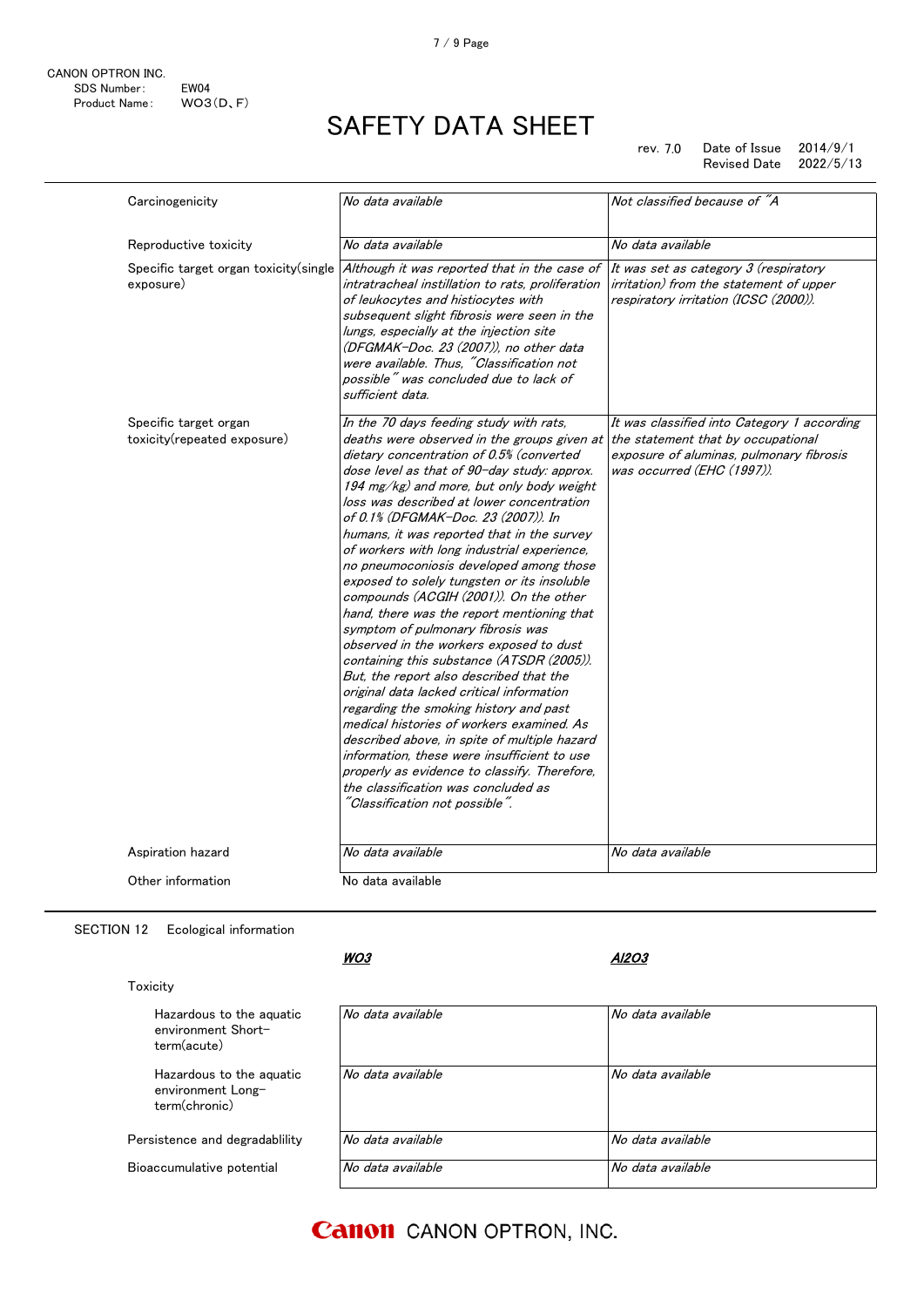rev. 7.0 rev. Date of Issue 2014/9/1 Revised Date 2022/5/13

| Mobility in soil                                           | No data available                                                                                                                                                                                                                                                            | No data available                                                                                                                                                        |
|------------------------------------------------------------|------------------------------------------------------------------------------------------------------------------------------------------------------------------------------------------------------------------------------------------------------------------------------|--------------------------------------------------------------------------------------------------------------------------------------------------------------------------|
| Hazard to the ozone layer                                  | This substance is not listed in Annexes to<br>the Montreal Protocol.                                                                                                                                                                                                         | No data available                                                                                                                                                        |
| Other adverse effects                                      | No data available                                                                                                                                                                                                                                                            | No data available                                                                                                                                                        |
|                                                            |                                                                                                                                                                                                                                                                              |                                                                                                                                                                          |
| <b>SECTION 13</b><br>Disposal considerations               |                                                                                                                                                                                                                                                                              |                                                                                                                                                                          |
| Waste treatment methods                                    | Process is contracted to industrial waste disposers who received approval of a<br>prefectural governor.                                                                                                                                                                      |                                                                                                                                                                          |
| Contaminated container and<br>contaminated packaging       | The container is recycled after being cleaned, or is appropriately processed<br>according to the standards of related laws and regulations.<br>When disposing of empty containers, the contents should be completely removed.                                                |                                                                                                                                                                          |
| <b>SECTION 14</b><br>Transport information                 |                                                                                                                                                                                                                                                                              |                                                                                                                                                                          |
|                                                            | WO3                                                                                                                                                                                                                                                                          | Al2O3                                                                                                                                                                    |
| International regulation                                   |                                                                                                                                                                                                                                                                              |                                                                                                                                                                          |
| UN number                                                  | Not applicable                                                                                                                                                                                                                                                               | Not applicable                                                                                                                                                           |
| UN proper shipping name                                    | Not applicable                                                                                                                                                                                                                                                               | Not applicable                                                                                                                                                           |
| UN classification                                          | Not applicable                                                                                                                                                                                                                                                               | Not applicable                                                                                                                                                           |
| Transport hazard class                                     | Not applicable                                                                                                                                                                                                                                                               | Not applicable                                                                                                                                                           |
| Packing group                                              | Not applicable                                                                                                                                                                                                                                                               | Not applicable                                                                                                                                                           |
| Hazardous to the aguatic<br>environment                    | No data available                                                                                                                                                                                                                                                            | No data available                                                                                                                                                        |
| Maritime transport in bulk<br>according to IMO instruments | No data available                                                                                                                                                                                                                                                            | No data available                                                                                                                                                        |
| Japanese lows and regulations                              | No data available                                                                                                                                                                                                                                                            | Land regulation information Not applicable<br>Maritime regulatory information non-<br>hazardous materials<br>Aviation regulatory information non-<br>hazardous materials |
| Special precautions for users                              | Requires retention of yellow card when<br>transporting.<br>When transporting, protect from direct<br>sunlight and take on cargo without breakage<br>of container, corrosion and leakage.<br>Do not transport with food and feedstuffs.<br>Do not stack heavy good thereupon. | When transporting, protect from direct<br>sunlight and take on cargo without breakage<br>of container, corrosion and leakage.                                            |
| <b>Special Provisions</b>                                  |                                                                                                                                                                                                                                                                              |                                                                                                                                                                          |

SECTION 15 Regulatoly information(Japan)

**WO3** 

Al2O3